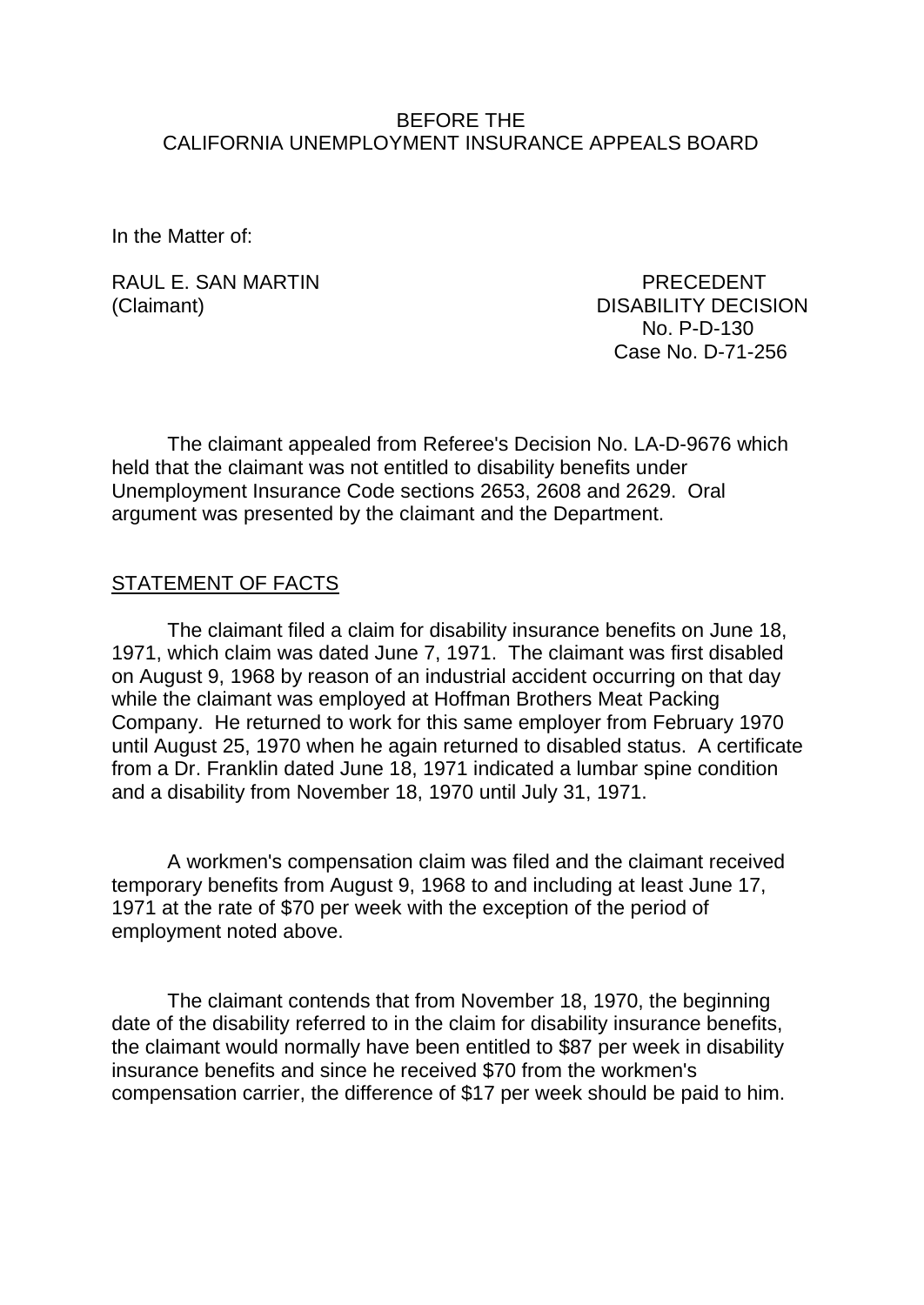The claimant states that the reason that the claim for disability insurance benefits was filed June 18, 1971 was because originally his counsel advised him not to file since it would be a waste of time, and, subsequently, another attorney advised him that it should be filed.

During the period in question the claimant received \$2,960 in workmen's compensation temporary disability benefits. The maximum amount payable to the claimant in state disability insurance benefits was \$2,262.

## REASONS FOR DECISION

Section 2653 of the Unemployment Insurance Code provides as follows:

"The maximum amount of benefits payable to an individual during any one disability benefit period shall be 26 times his weekly benefit amount, but in no case shall the total amount of such benefits payable be more than one-half the total wages paid to the individual during his base period. . . ."

Section 2608 of the code further provides:

"'Disability benefit period,' with respect to any individual, means the continuous period of unemployment and disability beginning with the first day with respect to which the individual files a valid claim for unemployment compensation disability benefits. For the purposes of this part, two consecutive periods of disability due to the same or related cause or condition and separated by a period of not more than 14 days shall be considered as one disability benefit period."

Section 2629 of the code provides:

"Except as provided in this section, an individual is not eligible for disability benefits for any day of unemployment and disability for which he has received, or is entitled to receive benefits, in the form of cash payments for temporary disability indemnity, under a workmen's compensation law, or employer's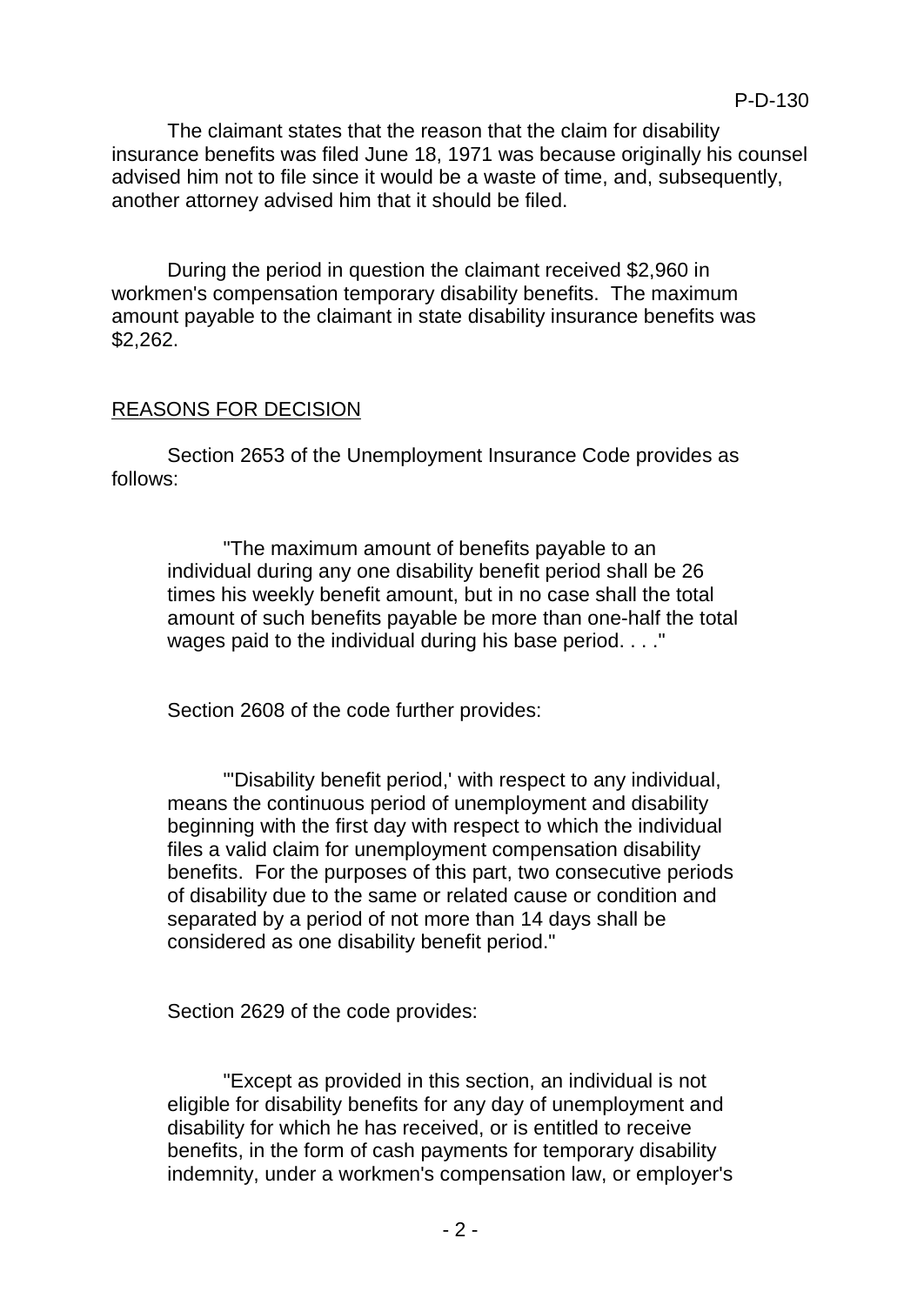liability law of this State, or of any other state, or of the Federal Government. If such cash payments are less than the amount he would otherwise receive as disability benefits under this part, he shall be entitled to receive for such day, if otherwise eligible, disability benefits, reduced by the amount of such cash payments. If, after receipt of, or determination of entitlement to receive, temporary disability benefits under a workmen's compensation law, a claim for unemployment compensation disability benefits is filed during the same continuous period of disability, because of a disability for which the workmen's compensation claim was made, the maximum amount of benefits payable hereunder during the disability benefit period thereby established shall be reduced by the amount of temporary disability benefits which the claimant received or has been determined to be entitled to receive under the Workmen's Compensation Law."

In argument to this board, it is urged on behalf of the claimant that the decision of the referee was in error on the following four counts:

- 1. That the Department should be estopped from denying benefits based upon information contained in the Department's disability insurance handbook;
- 2. That the referee is limited in his decision to the issue of the claimant's eligibility for benefits as set forth in its determination, namely, section 2653 of the Unemployment Insurance Code;
- 3. That good cause exists for backdating the claim to the commencement of the last period of the claimant's disability; and,
- 4. That the claimant is being penalized for filing his claim late and that the provisions of section 2629 of the code should be applied to equal periods of temporary disability benefits under workmen's compensation and the state disability benefits program.

In considering these contentions, we would first like to comment that the informational handbook referred to by counsel for the claimant is one of general information and does not purport to set forth specific provisions of the law or regulations affecting the payment of disability benefits as to a particular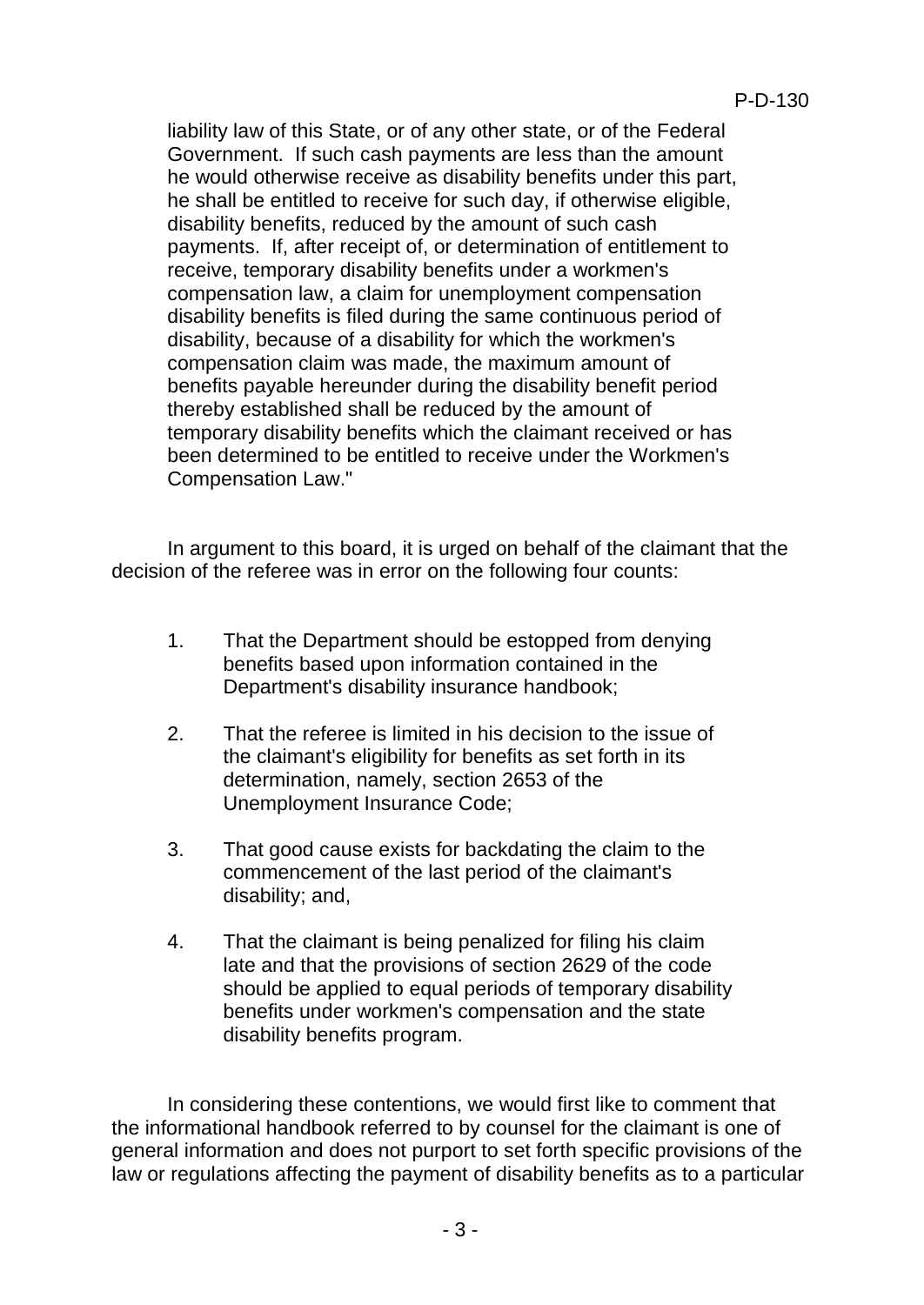claim for such benefits. It does not have the effect of law or regulation nor has it been shown that the claimant in any way relied upon the information contained therein to his own detriment in claiming disability benefits. We must therefore reject this part of argument.

Section 5037 of Title 22 of the California Administrative Code states in part:

"In an appeal from a determination, the claimant's entitlement to benefits from the effective date of such determination to the date of the hearing may be in issue. . . ."

Applying this provision of the regulations to the present circumstances, the referee has the prerogative of considering the claimant's eligibility for disability benefits under any pertinent section of the code, and we would therefore find that he did not exceed his authority in this respect.

Section 2706.1 of the Unemployment Insurance Code provides that a first claim for disability benefits shall be filed not later than the twentieth consecutive day following the first compensable day of unemployment and disability with respect to which the claim is made, which time shall be extended upon a showing of good cause.

Generally, good cause for backdating a new or continued claim does not exist where late filing was due to the claimant's own negligence. Here, the failure of the claimant to file a prior claim which may have altered the situation, was due to advice given by counsel. Although the advice may have been improper, the claimant is bound by the negligence of counsel and does not have good cause to backdate his claim.

The primary contention before us is whether the total benefits paid to the claimant through the workmen's compensation claim should be deducted from the state disability award or only that portion covering the same period of disability.

The facts of the case closely parallel those considered by us in Disability Decision No. 644. In that case we stated in part: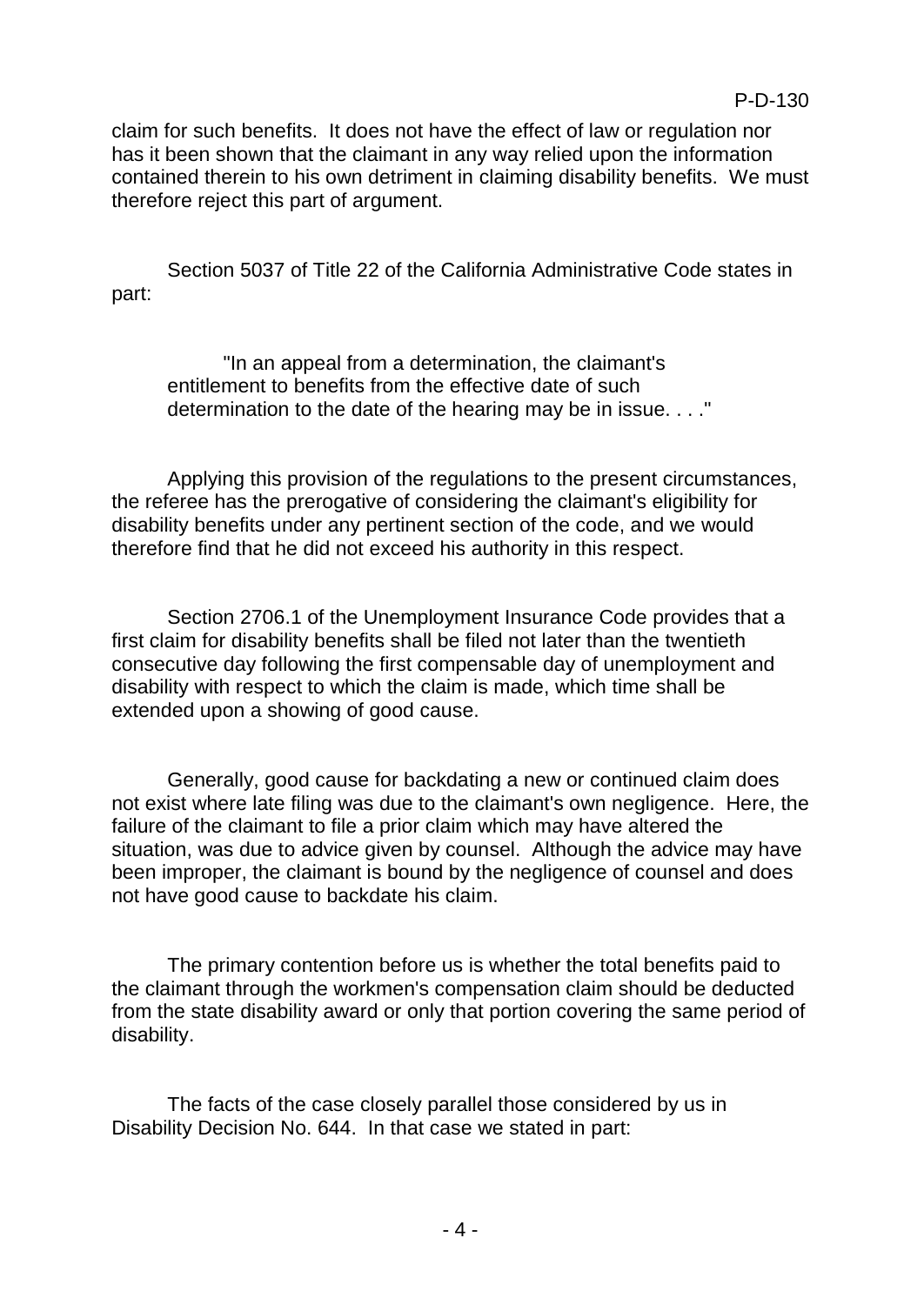"No right to benefits may be established unless and until a valid claim is filed (Benefit Decisions Nos. 6612 and 6616; Disability Decisions Nos. 570 and 623). The circumstances at the time the claim is filed must be considered unless provision is made to relate back to some other time (Benefit Decisions Nos. 6341, 6515, and 6564). At the time the claimant filed her claim for disability benefits, she had received \$621.42 for temporary disability indemnity for the same disability. It is our opinion that the express language of the third sentence of section 2629 of the code requires that this entire amount received during the period of disability through the date of the filing of her disability benefit claim must be deducted from the maximum amount of benefits for the disability benefit period thereby established without regard to the claimant's eligibility on a daily basis. Otherwise, the express purpose of avoidance of the duplication of benefits for the entire period of disability would be defeated. To the extent that Disability Decision No. 637 indicates that the effective date of the claim rather than the date the claim is filed is the significant date, it is hereby modified.

"If an individual has potential claims for benefits against various sources for the same day, such as disability benefits, or under a workmen's compensation or an unemployment compensation or an employer's liability law of this state or another state or the Federal Government, he is not obligated to file such claims (Disability Decisions Nos. 220 and 613). Having filed a claim, however, he is bound by his selection, even though subsequently he may discover that his action was to his disadvantage, either because of the time when his claim was filed or the source against which it was filed (Disability Decisions Nos. 154, 238, 399, and 513). . . ."

We further stated in the cited case:

"We consider it immaterial that had the claimant filed her claim for disability benefits promptly after the injury, she could have received such benefits for 26 weeks at the weekly rate . . . reduced only by the . . . workmen's compensation actually received during that period subject to a lien for the duplication of benefits on a daily basis . . . . The claimant did not choose to file her claim for disability benefits pending the determination of her workmen's compensation claim. Having chosen to pursue her workmen's compensation claim first and then to file her